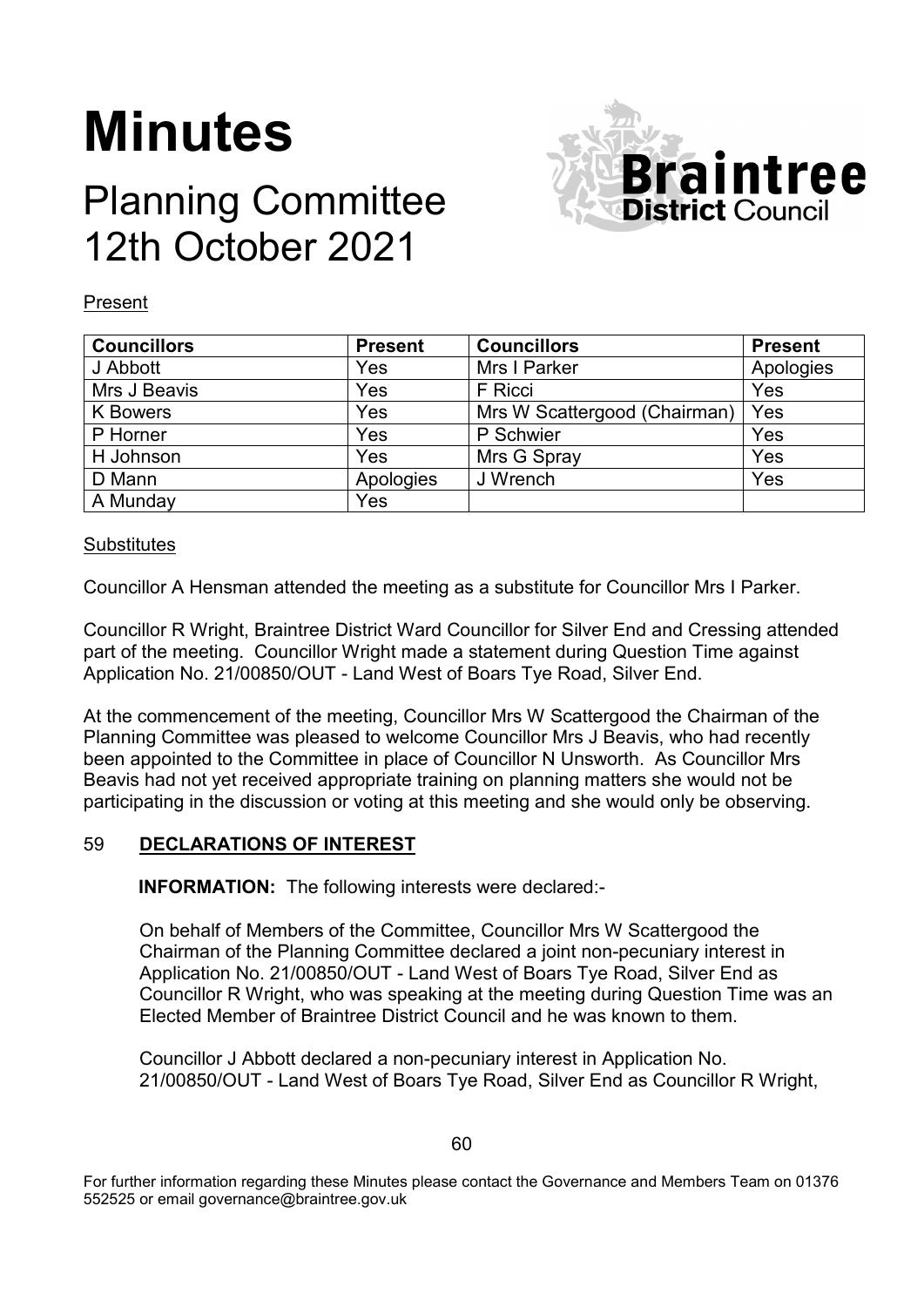his fellow Elected Member for Braintree District Council's Silver End and Cressing Ward was speaking at the meeting during Question Time.

Councillor Mrs W Scattergood declared a non-pecuniary interest in Application No. 20/02148/FUL - 70 Little Yeldham Road, Little Yeldham as she had been contacted by the applicant about the proposed development. Councillor Mrs Scattergood stated that she had not expressed a view about the matter.

Councillor P Schwier declared a non-pecuniary interest in Application No. 20/02148/FUL - 70 Little Yeldham Road, Little Yeldham as he had been contacted by the applicant about the proposed development. Councillor Schwier stated that he had not expressed a view about the matter.

In accordance with the Code of Conduct, Councillors remained in the meeting, unless stated otherwise and took part in the discussion when the applications were considered.

#### 60 **MINUTES**

**DECISION:** It was reported that the Minutes of the meeting of the Planning Committee held on 28th September 2021 were not available for approval.

#### 61 **QUESTION TIME**

**INFORMATION:** There were seven statements made about the following applications. Those people who had registered to participate during Question Time made their statements immediately prior to the Committee's consideration of each application.

Application No. 20/02148/FUL - 70 Little Yeldham Road, Little Yeldham Application No. 21/00850/OUT - Land West of Boars Tye Road, Silver End Application No. 21/01896/FUL - Land at Elizabeth Lockhart Way, Braintree

Principally, these Minutes record decisions taken only and, where appropriate, the reasons for the decisions.

### 62 **PLANNING APPLICATIONS APPROVED**

**DECISION:** That the undermentioned planning applications be approved under the Town and Country Planning Act 1990, including Listed Building Consent where appropriate, subject to the conditions and reasons contained in the Planning Development Manager's report, as amended below. Details of these planning applications are contained in the Register of Planning Applications.

For further information regarding these Minutes please contact the Governance and Members Team on 01376 552525 or email governance@braintree.gov.uk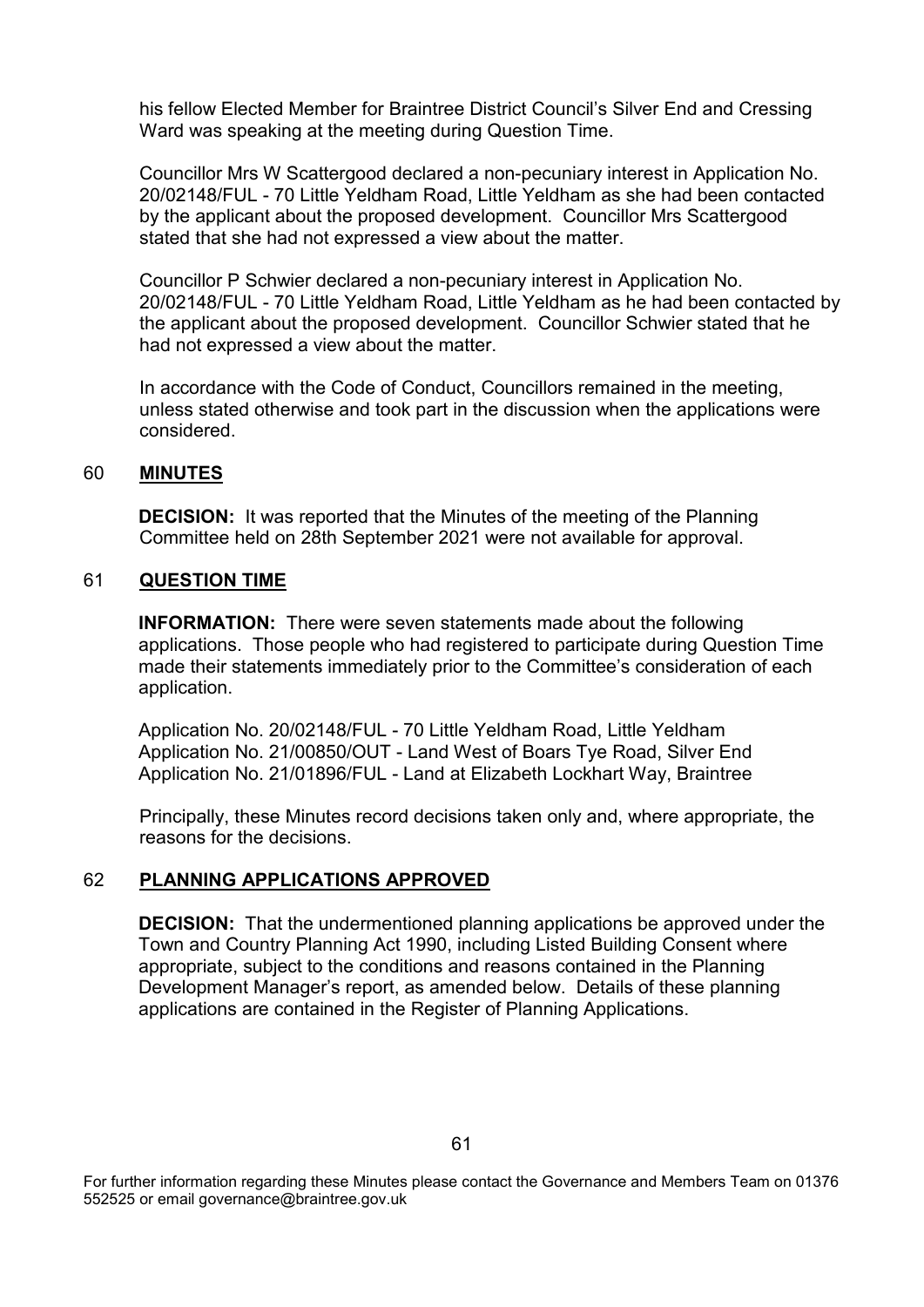**Plan No.** \*20/02148/FUL (APPROVED) **Location** Little Yeldham **Applicant(s)** Mr Colin Hart **Proposed Development** Demolition of existing

workshop, sheds and car port and construction of new detached 1.5 storey dwelling and separate garage (Redetermination of Application Reference 20/01142/FUL), 70 Little Yeldham Road.

The Planning Committee approved this application contrary to the Planning Development Manager's recommendation for refusal.

The Planning Committee approved this application, subject to the following Conditions and Approved Plans:-

#### **Conditions**

- 1. The development hereby permitted shall begin not later than three years from the date of this decision.
- 2. The development hereby permitted shall be carried out in accordance with the approved plans listed above.
- 3. No above ground development shall commence until samples of the materials to be used on the external finishes of the buildings hereby permitted have been submitted to and approved in writing by the Local Planning Authority. The development shall only be implemented in accordance with the approved details and permanently retained as such.
- 4. Prior to the first occupation of the development hereby approved, details of both hard and soft landscape works shall be submitted to and approved in writing by the Local Planning Authority. These details shall include:
	- Boundary treatments and means of enclosure;
	- Hard surfacing materials, (which shall include porous materials);
	- Soft planting proposals including numbers, densities, species; and
	- Implementation timetables

 The hard and soft landscaping works and boundary treatments shall be carried out in accordance with the approved details before any part of the new dwelling is first occupied, or in accordance with the agreed implementation timetables.

For further information regarding these Minutes please contact the Governance and Members Team on 01376 552525 or email governance@braintree.gov.uk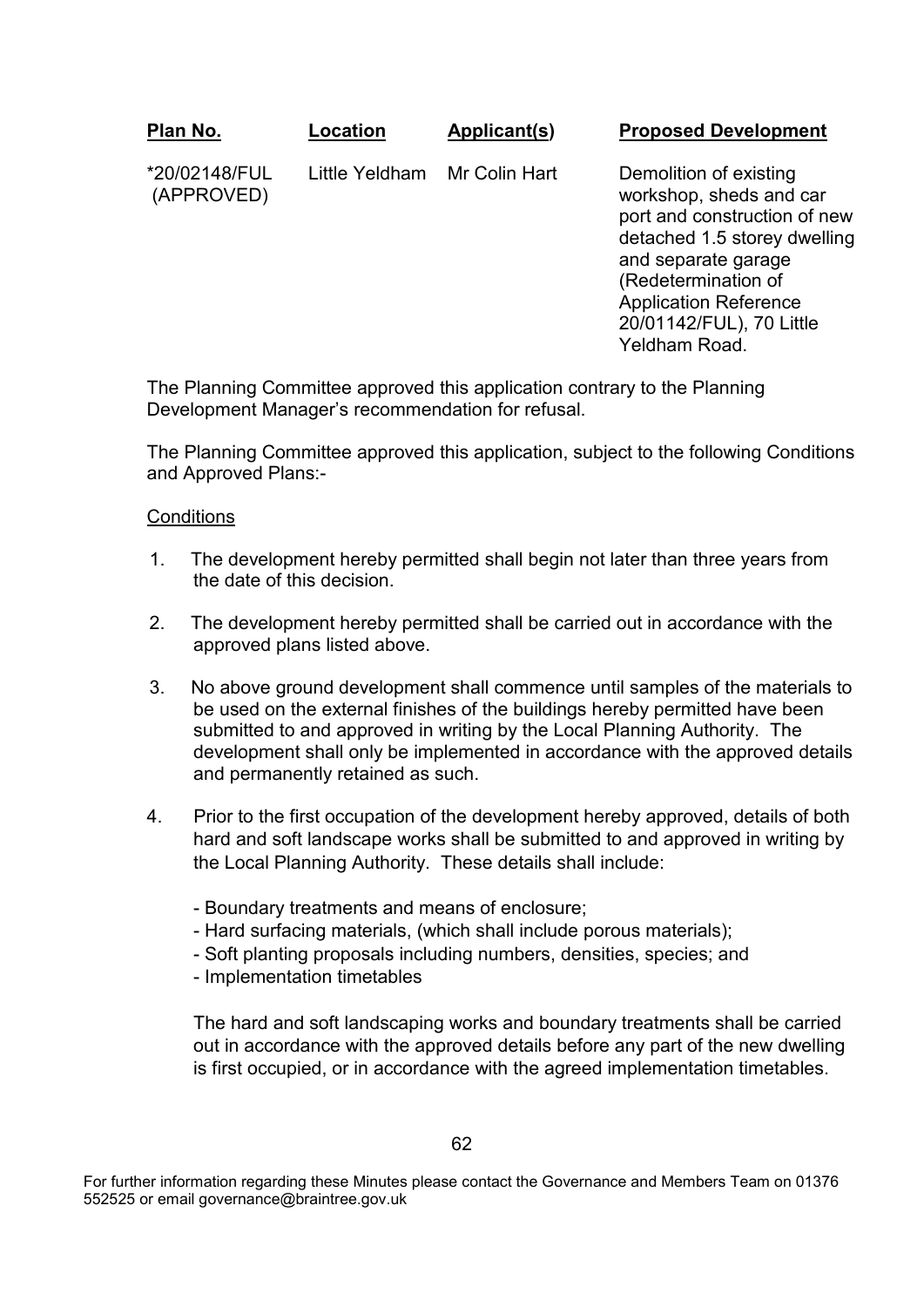- 5. No existing trees or hedgerow shall be cut down, uprooted or destroyed within a 5 year period from the date of the first occupation of the dwelling without the prior written approval of the Local Planning Authority.
- 6. All mitigation measures and/or works shall be carried out in accordance with the details contained in the Preliminary Ecological Appraisal (Skilled Ecology, July 2021). This may include the appointment of an appropriately competent person eg. an Ecological Clerk of Works (ECoW) to provide on-site ecological expertise during construction. The appointed person shall undertake all activities and works shall be carried out in accordance with the approved details.
- 7. A Biodiversity Enhancement Layout providing the finalised details and locations of the proposed enhancement measures shall be submitted to and approved in writing by the Local Planning Authority. Prior to the first occupation of the development hereby approved, the enhancement measures shall be implemented in accordance with the approved details and all features shall be retained in that manner thereafter.
- 8. Prior to the first occupation of the development hereby permitted, the access at its centre line shall be provided with a clear to ground visibility splay with dimensions of 2.4 metres by 120 metres in both directions as measured from and along the nearside edge of the carriageway. The visibility splays shall be retained free of any obstruction at all times.
- 9. Notwithstanding the provisions of The Town and Country Planning (General Permitted Development) (England) Order 2015 (or any Order amending, revoking and re-enacting that Order) no enlargement of the dwellinghouse or alterations/additions to the roof, as permitted by Class A of Part 1 of Schedule 2 of that Order, shall be carried out without first obtaining planning permission from the Local Planning Authority.
- 10. Notwithstanding the provisions of The Town and Country Planning (General Permitted Development) (England) Order 2015 (or any Order amending, revoking and re-enacting that Order) no provision of any building or enclosure within the curtilage of the dwellinghouse, as permitted by Class E of Part 1 of Schedule 2 of that Order, shall be carried out without first obtaining planning permission from the Local Planning Authority.
- 11. Prior to the first occupation of the dwelling hereby approved, details shall be submitted to and approved by the Local Planning Authority to describe the means of providing one or more dedicated electric vehicle charging points, either within the garage or on an external wall convenient to parking spaces. The provision should comprise, as a minimum, a dedicated power supply to allow future provision of such an outlet as may be required by an occupier's vehicle. The approved details shall be implemented accordingly.

For further information regarding these Minutes please contact the Governance and Members Team on 01376 552525 or email governance@braintree.gov.uk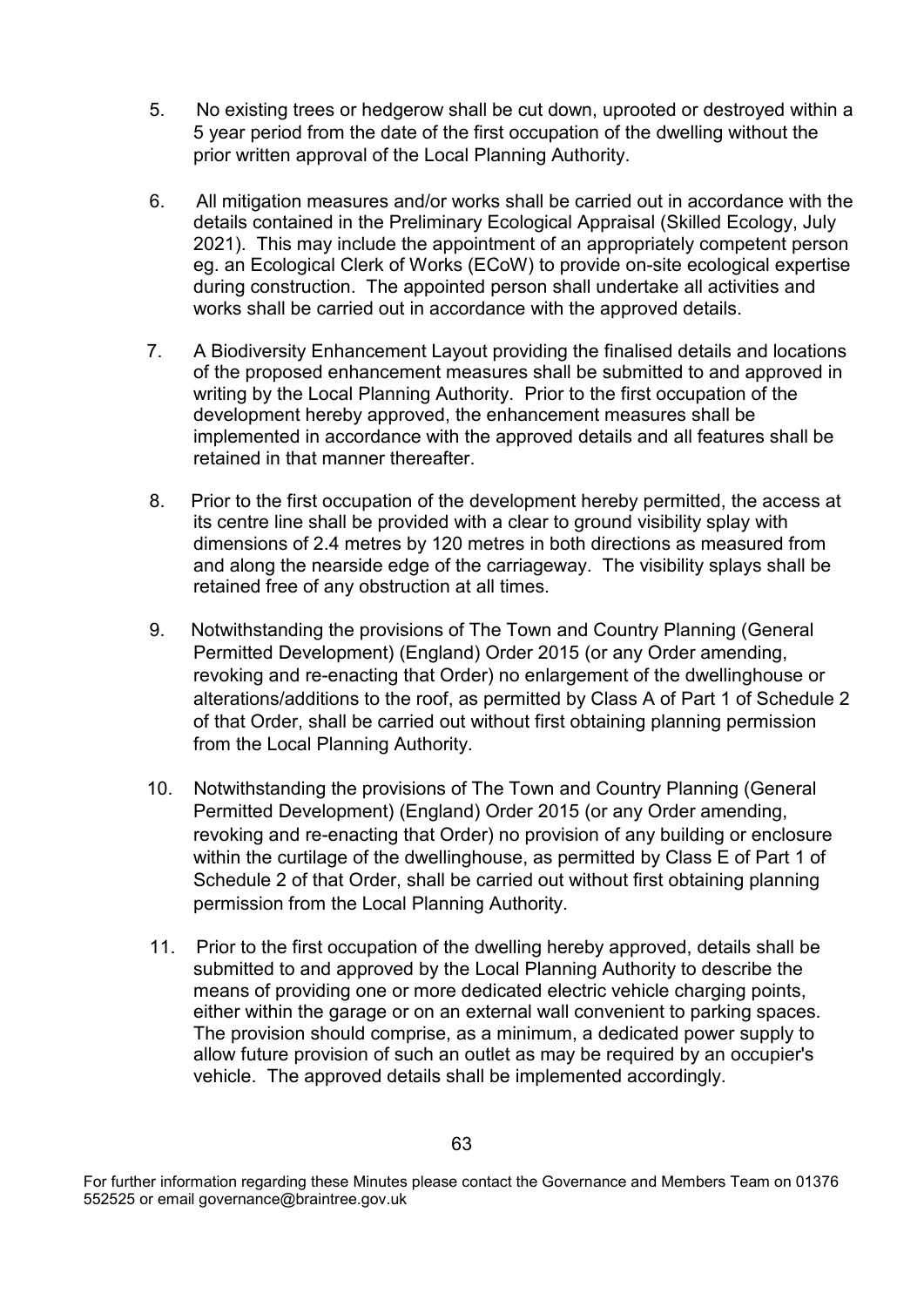#### Approved Plans

Location Plan – 1226-01-01 Proposed Elevations and Floor Plans Plan Ref: 1226-01-02 Proposed Block Plan, Plan Ref: 1226-01-03B Access Details Plan Ref: 1226-01-04

Councillor P Gentry, Chairman of Little Yeldham, Tilbury Juxta Clare and Ovington Parish Council attended the meeting and spoke against this application on behalf of the Parish Council prior to the Committee's consideration of the application.

| Plan No.                    | Location         | Applicant(s)                                                         | <b>Proposed Development</b>                                                                                                                         |
|-----------------------------|------------------|----------------------------------------------------------------------|-----------------------------------------------------------------------------------------------------------------------------------------------------|
| *21/01896/FUL<br>(APPROVED) | <b>Braintree</b> | Mr Sean Marten<br>Stonebond<br><b>Properties</b><br>(Chelmsford) Ltd | Erection of 9 dwellings with<br>access from Elizabeth<br>Lockhart Way and associated<br>landscaping and parking, land<br>at Elizabeth Lockhart Way. |

The Committee approved this application, subject to an additional Condition, an additional Information to Applicant and the amendment of an Approved Plan as follows:-

#### Additional Condition

20. Prior to the installation of any external lighting at the site, a lighting design scheme to protect amenity, the night-time landscape and biodiversity shall be submitted to and approved by the Local Planning Authority.

The scheme shall identify those features on, or immediately adjoining the site, that are particularly sensitive for bats including those areas where lighting could cause disturbance along important routes used for foraging; and show how and where external lighting will be installed (through the provision of appropriate lighting contour plans, lsolux drawings and technical specifications) so that it can be clearly demonstrated that areas of the development that are to be lit will not disturb or prevent bats using their territory. All external lighting shall be installed in accordance with the specifications and locations set out in the approved scheme and retained thereafter in accordance with the scheme.

Under no circumstances should any other external lighting be installed without prior consent from the Local Planning Authority.

#### Additional Information to Applicant

5. The developer is requested to be mindful of the concerns raised by local

For further information regarding these Minutes please contact the Governance and Members Team on 01376 552525 or email governance@braintree.gov.uk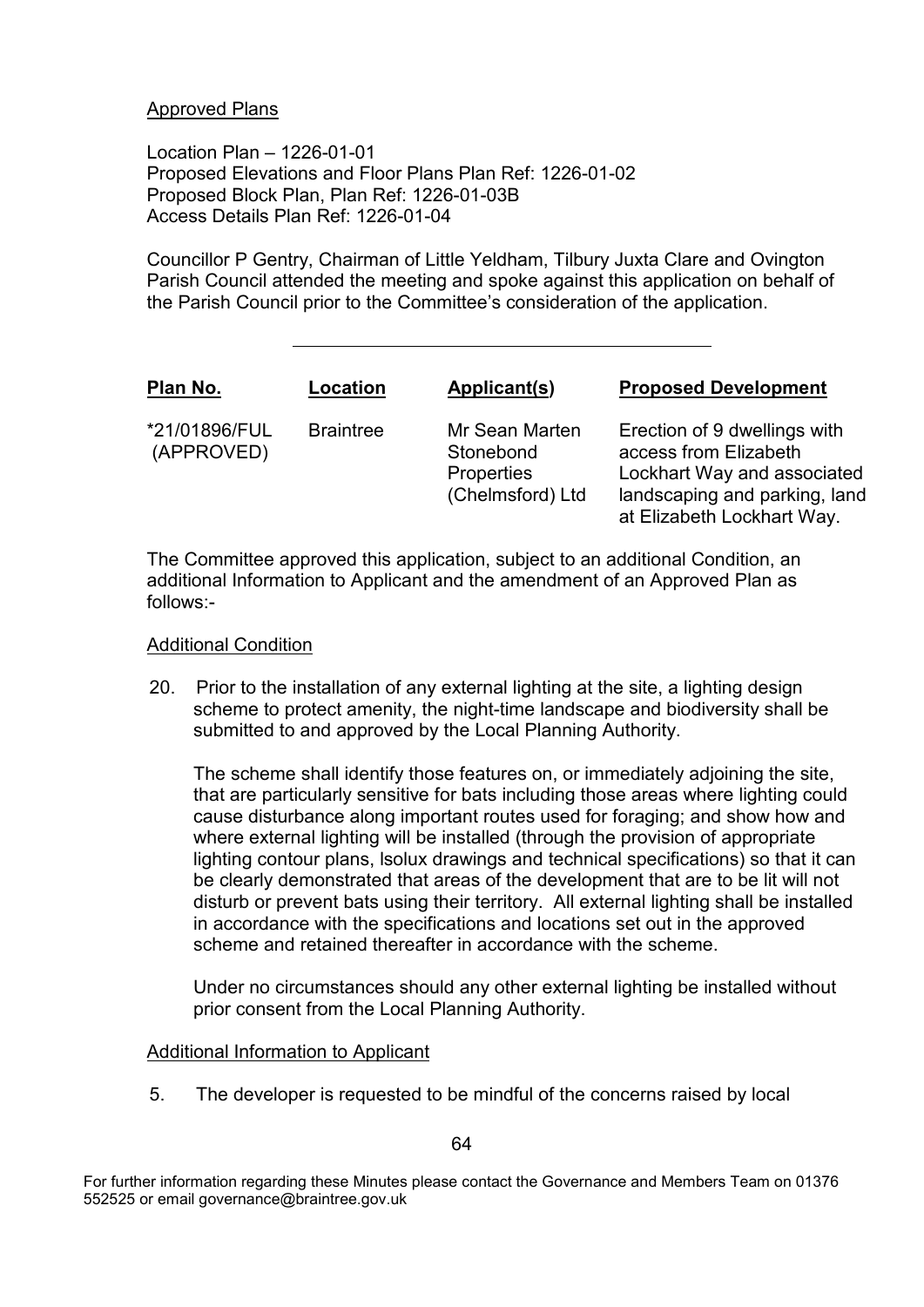residents in respect of vehicular access to the site, particularly during the construction period, and the need to carefully manage deliveries and parking in order that Elizabeth Lockhart Way is kept free for use by vehicular traffic and any disruption to local residents is minimised as far as possible.

#### Amended Approved Plan

Landscape Master Plan PR219-01 Rev G

#### 63 **SECTION 106 AGREEMENTS**

| Plan No.                    | Location | Applicant(s)                                         | <b>Proposed Development</b>                                                                                                                                                                                                                                                                                                                                                |
|-----------------------------|----------|------------------------------------------------------|----------------------------------------------------------------------------------------------------------------------------------------------------------------------------------------------------------------------------------------------------------------------------------------------------------------------------------------------------------------------------|
| *20/01100/VAR<br>(APPROVED) | Cressing | <b>Mr Patrick</b><br>Thomas<br><b>Inland Limited</b> | Application for variation of<br><b>Condition 2 'Approved Plans'</b><br>of application 18/00920/FUL<br>granted 13/02/2020 for:<br>Demolition of existing<br>buildings on site and erection<br>of 78 residential dwellings<br>with associated open space,<br>landscaping, amenity space,<br>car and cycle parking and<br>other associated works.<br>Variation would allow: - |

Amendment to site layout and house types, Appletree Farm, Polecat Road.

**DECISION:** That the application be granted, subject to the completion of a Deed of Variation to ensure that the application is bound by the obligations within the original Section 106 Agreement pursuant to planning Application Nos. 18/00920/FUL and 20/01101/VAR and in accordance with the approved plans and the conditions and reasons set out in previous reports, as amended below. Details of this planning application are contained in the Register of Planning Applications.

Members of the Planning Committee were advised that Application No. 20/01100/VAR had been considered by the Committee on 27th October 2020. The variation application had sought to amend planning Application No. 18/00920/FUL for the erection, inter alia, of 78 dwellings at Appletree Farm, Polecat Road, Cressing, which had been approved by the Committee on 10th September 2019, subject to a Section 106 Agreement. The variation application had been approved, subject to the completion of a Deed of Variation to the Section 106 Agreement.

It had subsequently transpired that a ransom strip of land running along the entirety of the Eastern and Southern boundaries of the site and measuring 0.5m in width had been included within the development site. However, the original owners of the

<sup>65</sup>

For further information regarding these Minutes please contact the Governance and Members Team on 01376 552525 or email governance@braintree.gov.uk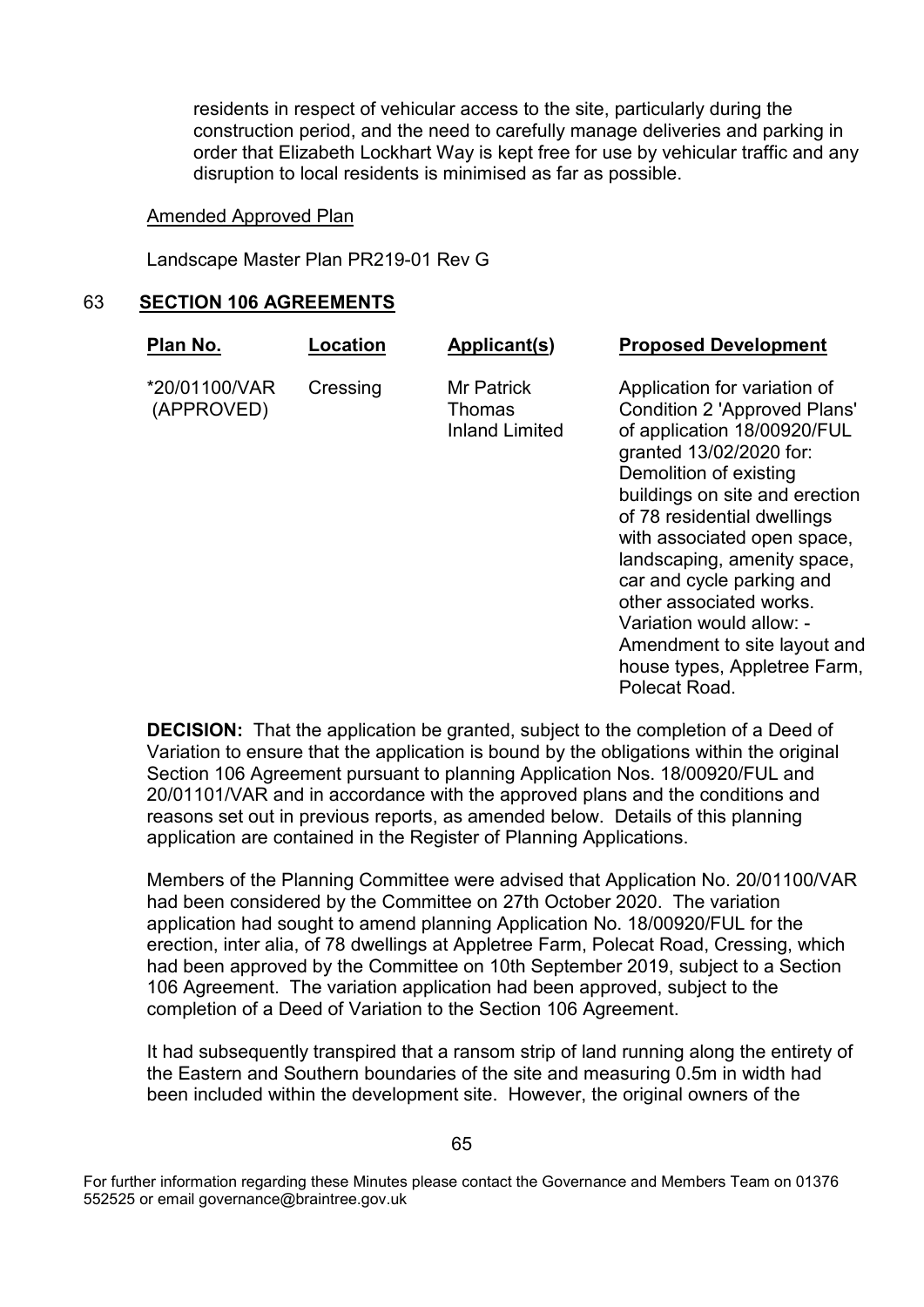ransom strip had gone into liquidation and neither they, nor the liquidator would be signatories to the Deed of Variation, or bound by its terms. As such, there was a possibility that the ransom strip might not be managed in future as it would be beyond the control of the management company to be set up to manage areas of open space at the site. Also, the Council would not be able to enforce the management of the strip. Members of the Committee were therefore requested to determine if Application No. 20/01100/VAR could be granted in accordance with the conditions and reasons as originally proposed. It was also proposed, that two additional conditions regarding the submission of Design and Construction Certificates for the affordable housing elements of the proposal should be attached to the decision if granted and that the description of development proposed by Application No. 20/01100/VAR should be amended to refer to the related Application No. 20/01101/VAR as opposed to the original Application No. 18/00920/FUL.

Members of the Committee were informed that the developer of the site had indicated that the ransom strip would be managed by a management company in addition to other areas of open space, irrespective of ownership.

It was reported that Application No. 20/01101/VAR, which had also sought to vary Application No. 18/00920/FUL and had been granted by the Planning Committee on 13th October 2020 subject to a Deed of Variation, was also affected by the ransom strip issue. This application was included on the Agenda as a separate Item for determination by the Committee and the decision is set out below.

The Committee approved this application, subject to the amendment of the description of the development to refer to Application No. 20/01101/VAR instead of Application No. 18/00920/FUL and to the following two additional Conditions:-

### Additional Conditions

- 20. No development shall commence unless written confirmation from an Approved Inspector or Local Authority Building Control Service to certify that Plots 5, 6, 9, 10, 11, 12, 13, 14, 15, 16, 17, 28, 29, 36, 37, 38, 39, 40, 66, 67, 70, 71, 84 and 85 as indicated on drawing number IN009-5 Rev B have been designed to comply with Building Regulations 2015 Part M4 Category 2 has been submitted to and approved in writing by the Local Planning Authority.
- 21. Prior to occupation of each of the following Plots 5, 6, 9, 10, 11, 12, 13, 14, 15, 16, 17, 28, 29, 36, 37, 38, 39, 40, 66, 67, 70, 71, 84 and 85 as indicated on drawing number IN009-5 Rev B hereby approved, written confirmation from an Approved Inspector or Local Authority Building Control Service to certify that each respective plot (as indicated above) has been constructed in accordance with Building Regulations 2015 Part M4 Category 2 shall be submitted to and approved in writing by the Local Planning Authority.

<sup>66</sup>

For further information regarding these Minutes please contact the Governance and Members Team on 01376 552525 or email governance@braintree.gov.uk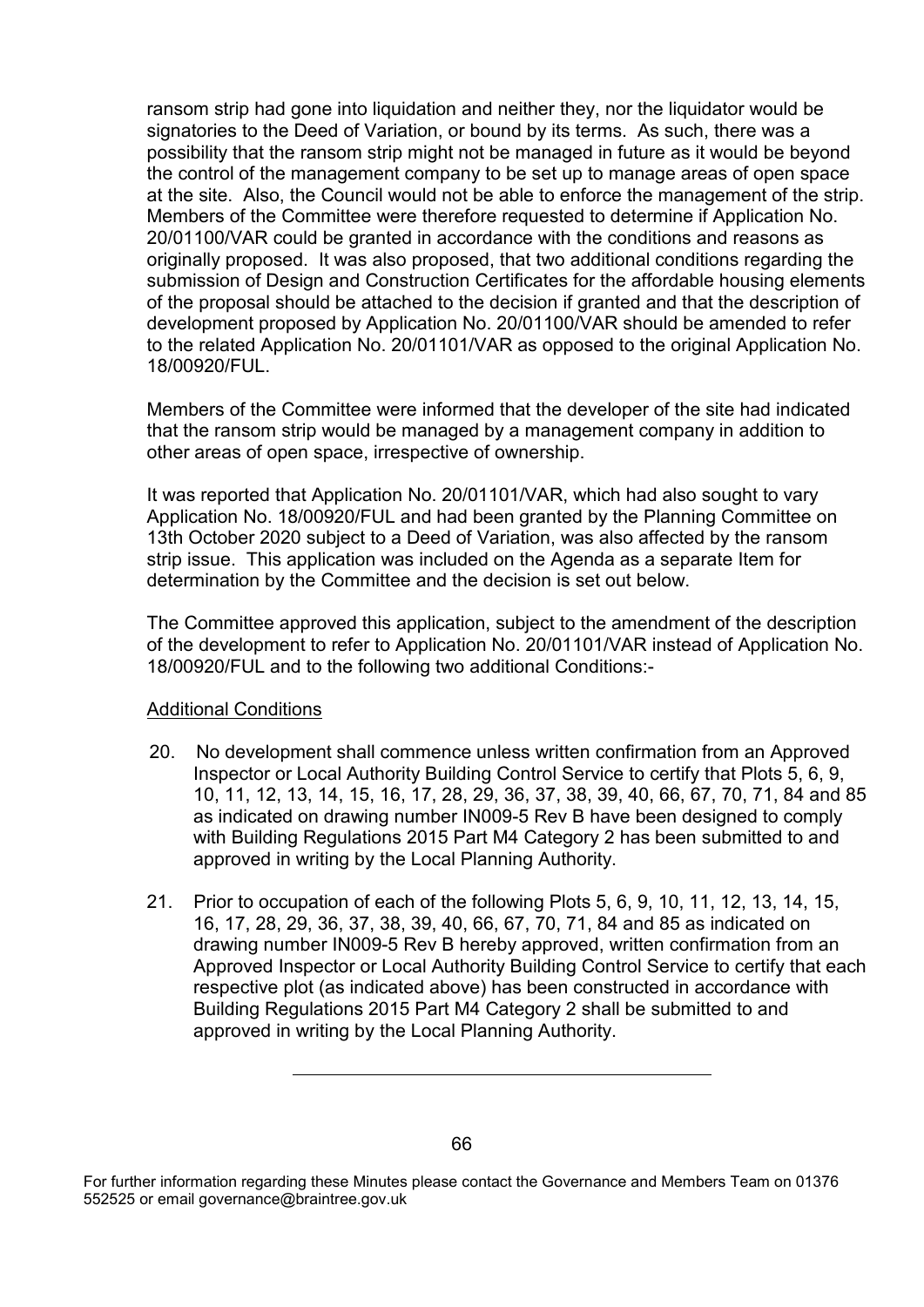| Plan No.                    | Location | Applicant(s)                                         | <b>Proposed Development</b>                                                                                                                                                                                                                                                                                                                                   |
|-----------------------------|----------|------------------------------------------------------|---------------------------------------------------------------------------------------------------------------------------------------------------------------------------------------------------------------------------------------------------------------------------------------------------------------------------------------------------------------|
| *20/01101/VAR<br>(APPROVED) | Cressing | <b>Mr Patrick</b><br>Thomas<br><b>Inland Limited</b> | Application for variation of<br>Conditions 6c, 9, 11, 17 and<br>18 of application<br>18/00920/FUL granted<br>13/02/2020 for: Demolition of<br>existing buildings on site and<br>erection of 78 residential<br>dwellings with associated<br>open space, landscaping,<br>amenity space, car and cycle<br>parking and other associated<br>works, Appletree Farm, |

**DECISION:** That the application be granted, subject to the completion of a Deed of Variation to ensure that the application is bound by the obligations within the original Section 106 Agreement pursuant to planning Application Nos. 18/00920/FUL and 20/01100/VAR and in accordance with the approved plans and the conditions and reasons set out in previous reports, as amended below. Details of this planning application are contained in the Register of Planning Applications.

Polecat Road.

Members of the Planning Committee were advised that Application No. 20/01101/VAR had been considered by the Committee on 13th October 2020. The variation application had sought to amend planning Application No. 18/00920/FUL for the erection, inter alia, of 78 dwellings at Appletree Farm, Polecat Road, Cressing, which had been approved by the Committee on 10th September 2019, subject to a Section 106 Agreement. The variation application had been approved, subject to the completion of a Deed of Variation to the Section 106 Agreement.

It had subsequently transpired that a ransom strip of land running along the entirety of the Eastern and Southern boundaries of the site and measuring 0.5m in width had been included within the development site. However, the original owners of the ransom strip had gone into liquidation and neither they, nor the liquidator would be signatories to the Deed of Variation, or bound by its terms. As such, there was a possibility that the ransom strip might not be managed in future as it would be beyond the control of the management company to be set up to manage areas of open space at the site. Also, the Council would not be able to enforce the management of the strip. Members of the Committee were therefore requested to determine if Application No. 20/01101/VAR could be granted in accordance with the conditions and reasons as originally proposed.

Members of the Committee were informed that the developer of the site had indicated that the ransom strip would be managed by a management company in addition to other areas of open space, irrespective of ownership.

For further information regarding these Minutes please contact the Governance and Members Team on 01376 552525 or email governance@braintree.gov.uk